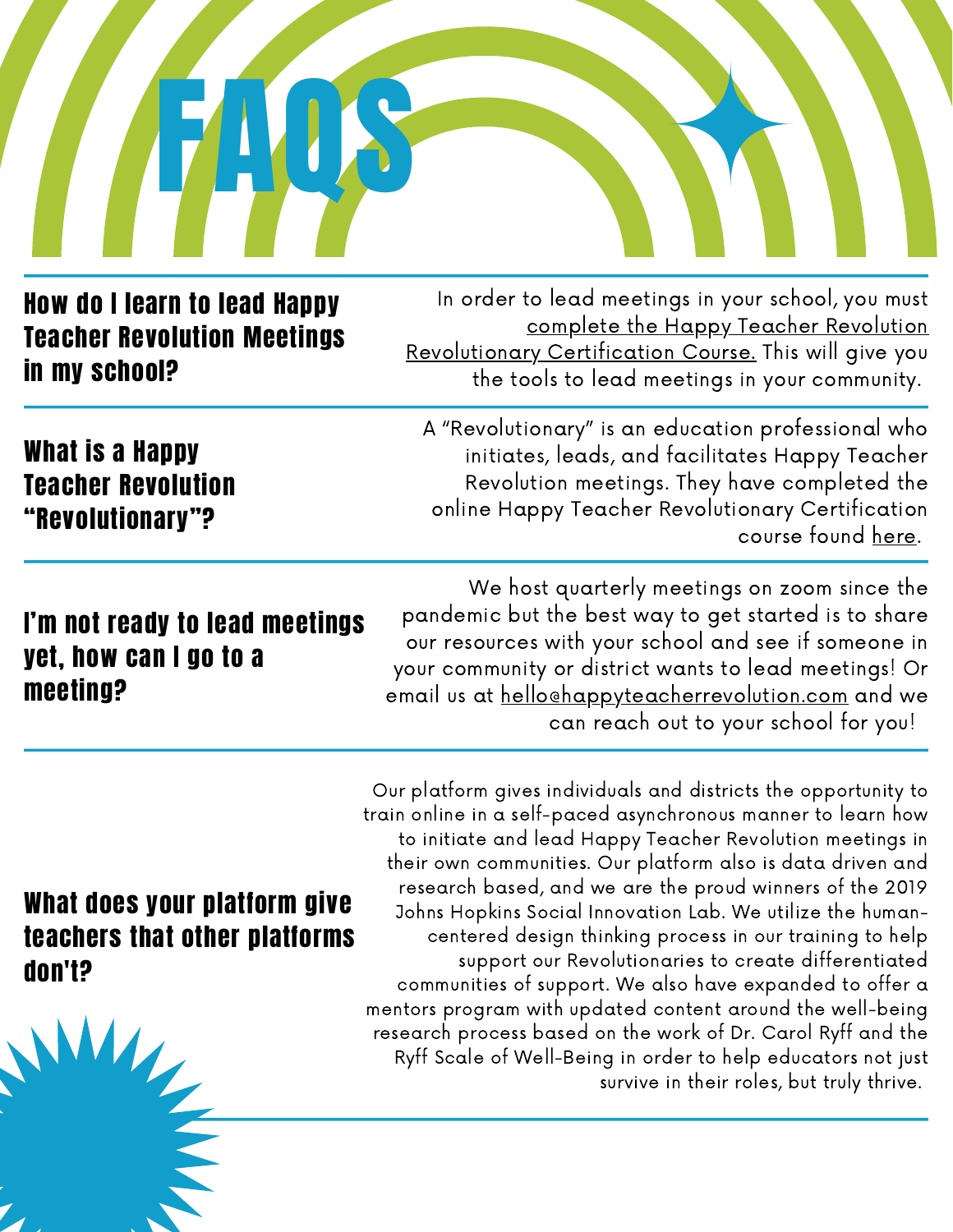| <b>How many people use Happy</b><br><b>Teacher Revolution?</b> | We have grown to certify and train over 500<br>Revolutionaries in over 32 states across the United<br>States. We also have trained Revolutionaries globally<br>in Canada, Senegal, Nigeria, and Brazil!                                                                                                                                                                                                                                                                            |
|----------------------------------------------------------------|------------------------------------------------------------------------------------------------------------------------------------------------------------------------------------------------------------------------------------------------------------------------------------------------------------------------------------------------------------------------------------------------------------------------------------------------------------------------------------|
| How was Happy Teacher<br><b>Revolution started?</b>            | Danna Thomas started Happy Teacher Revolution after<br>experiencing firsthand as both a student and later as a<br>teacher in Baltimore City why supporting the mental<br>health and well-being of educators is a necessary<br>practice to support students. Happy Teacher Revolution<br>was born after realizing how desperately teachers<br>crave authentic human connection and support when it<br>comes to their own SEL needs.                                                 |
| Why is Happy Teacher<br><b>Revolution needed?</b>              | Our goal is create the time and space for teachers to<br>feel, deal, and be real, when it comes to the social<br>emotional and intellectual demands on the job through<br>a professional development lens to support educations<br>who serve a multitude of roles. We offer professional<br>development training to enable education professionals<br>to become "Revolutionaries" and facilitate Happy<br>Teacher Revolution meetings in their own communities.                    |
| <b>How was Happy Teacher</b><br><b>Revolution started?</b>     | We started with the goal is create the time and space<br>for teachers to feel, deal, and be real, when it comes to<br>the social emotional and intellectual demands on the<br>job through a professional development lens to support<br>educations who serve a multitude of roles. We offer<br>professional development training to enable education<br>professionals to become "Revolutionaries" and<br>facilitate Happy Teacher Revolution meetings in their<br>own communities. |

I heard Danna speak at an event/webinar/podcast recently, does she give keynote presentations?

Yes! Danna is available for keynotes here, and we also have a menu of professional development options. To speak with someone on our team about how we can support your professional development, [contact](https://docs.google.com/forms/d/1iWoUw7aCXI39i_GEFMm9E469uUUdTbkVwpUBrZKxSSE/viewform?edit_requested=true) us here.